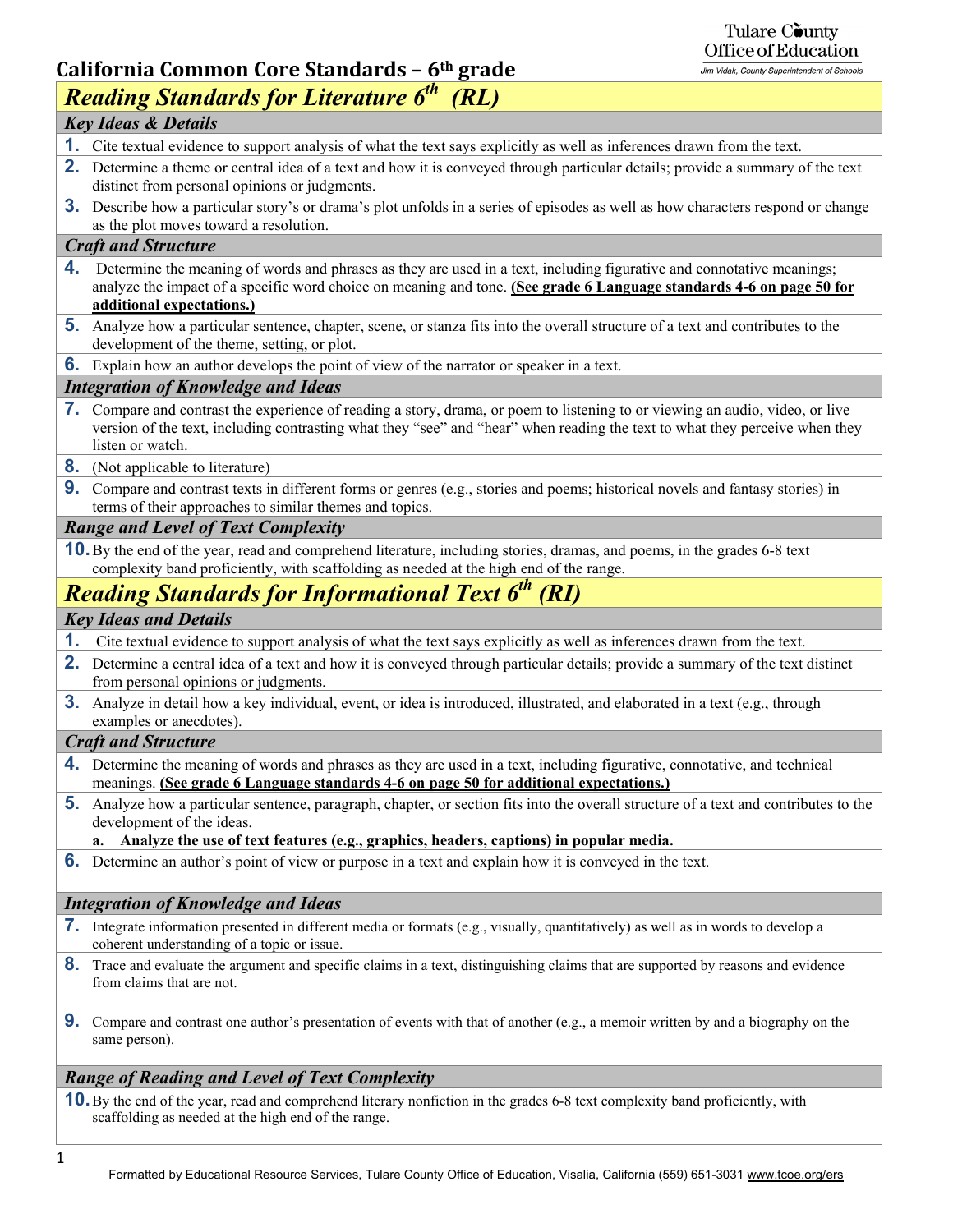#### Tulare County Office of Education Jim Vidak, County Superintendent of Schools

## **California Common Core Standards – 6th grade**

## *Writing Standards 6<sup>th</sup> (W)*

## *Text Types and Purposes*

- **1.** Write arguments to support claims with clear reasons and relevant evidence.
	- **a.** Introduce a claim(s) and organize the reasons and evidence clearly.
	- **b.** Support claim(s) with clear reasons and relevant evidence, using credible sources and demonstrating an understanding of the topic or text.
	- **c.** Use words, phrases, and clauses to clarify the relationships among claim(s) and reasons.
	- **d.** Establish and maintain a formal style.
	- **e.** Provide a concluding statement or section that follows from the argument presented.
- **2.** Write informative/ explanatory texts to examine a topic and convey ideas, concepts, and information through the selection, organization, and analysis of relevant content.
	- **a.** Introduce a topic **or thesis statement**; organize ideas, concepts, and information, using strategies such as definition, classification, comparison/ contrast, and cause/ effect; include formatting (e.g., headings), graphics (e.g., charts, tables), and multimedia when useful to aiding comprehension.
	- **b.** Develop the topic with relevant facts, definitions, concrete details, quotations, or other information and examples.
	- **c.** Use appropriate transitions to clarify the relationships among ideas and concepts.
	- **d.** Use precise language and domain-specific vocabulary to inform about or explain the topic.
	- **e.** Establish and maintain a formal style.
	- **f.** Provide a concluding statement or section that follows from the information or explanation presented.
- **3.** Write narratives to develop real or imagined experiences or events using effective technique, relevant descriptive details, and well-structured event sequences.
	- **a.** Engage and orient the reader by establishing a context and introducing a narrator and/ or characters; organize an event sequence that unfolds naturally and logically.
	- **b.** Use narrative techniques, such as dialogue, pacing, and description, to develop experiences, events, and/ or characters.
	- **c.** Use a variety of transition words, phrases and clauses to convey sequence and signal shifts from one time frame or setting to another.
	- **d.** Use precise words and phrases relevant descriptive details, and sensory language to convey experiences and events.
	- **e.** Provide a conclusion that follows from the narrated experiences or events.

## *Production and Distribution of Writing*

- **4.** Produce clear and coherent writing in which the development, organization, and style are appropriate to task, purpose, and audience. (Grade-specific expectations for writing types are defined in standards 1-3 above.)
- **5.** With some guidance and support from peers and adults, develop and strengthen writing as needed by planning, revising, editing, rewriting, or trying a new approach. (Editing for conventions should demonstrate command of Language standards 1-3 up to and including grade 6 on page 52.)
- **6.** Use technology, including the Internet, to produce and publish writing as well as to interact and collaborate with others; demonstrate sufficient command of keyboarding skills to type a minimum of three pages in a single sitting.

## *Research to Build Knowledge*

- **7.** Conduct short research projects to answer a question, drawing on several sources and refocusing the inquiry when appropriate.
- **8.** Gather relevant information from multiple print and digital sources; assess the credibility of each source; and quote or paraphrase the data and conclusions of others while avoiding plagiarism and providing basic bibliographic information for sources.
- **9.** Draw evidence from literary or informational texts to support analysis, reflection, and research.
	- **a.** Apply *grade 6 Reading standards* to literature (e.g., "Compare and contrast texts in different forms or genres [e.g., stories and poems; historical novels and fantasy stories] in terms of their approaches to similar themes and topics").
	- **b.** Apply *grade 6 Reading standards* to literary nonfiction (e.g., "Trace and evaluate the argument and specific claims in a text, distinguishing claims that are supported by reasons and evidence from claims that are not").

## *Range of Writing*

**10.** Write routinely over extended time frames (time for research, reflection, and revision) and shorter time frames (a single sitting or a day or two) for a range of discipline-specific tasks, purposes, and audiences.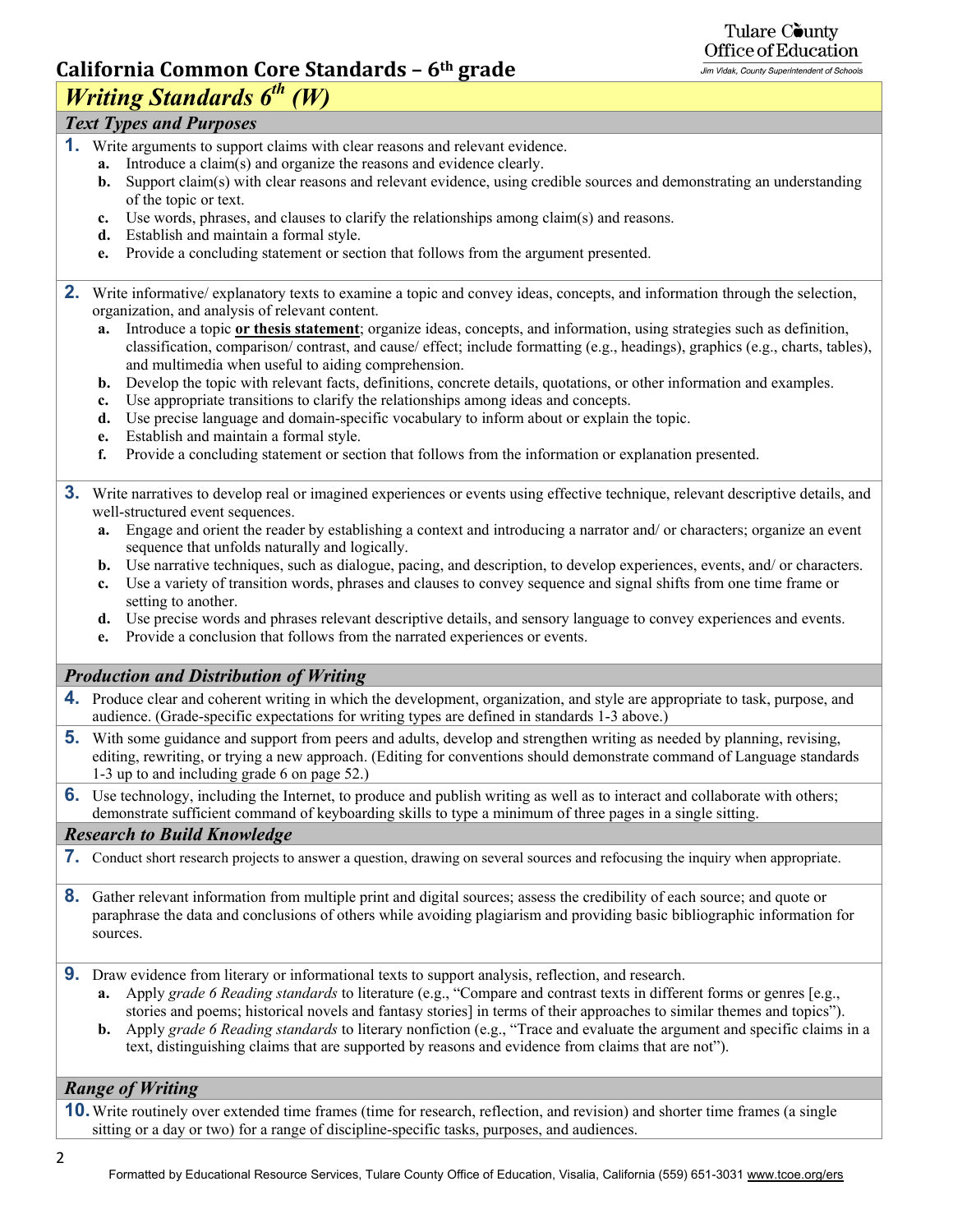## **California Common Core Standards – 6th grade**

## Tulare County Office of Education

Jim Vidak, County Superintendent of Schools

## *Speaking & Listening Standards 6th (SL)*

- *Comprehension and Collaboration*
- **1.** Engage effectively in a range of collaborative discussions (one-on-one, in groups, and teacher-led) with diverse partners on *grade 6 topics, texts, and issues*, building on others' ideas and expressing their own clearly.
	- **a.** Come to discussions prepared, having read or studied required material; explicitly draw on that preparation by referring to evidence on the topic, text, or issue to probe and reflect on ideas under discussion.
	- **b.** Follow rules for collegial discussions, set specific goals and deadlines, and define individual roles as needed.
	- **c.** Pose and respond to specific questions with elaboration and detail by making comments that contribute to the topic, text, or issue under discussion.
	- **d.** Review the key ideas expressed and demonstrate understanding of multiple perspectives through reflection and paraphrasing.
- **2.** Interpret information presented in diverse media and formats (e.g., visually, quantitatively, orally) and explain how it contributes to a topic, text, or issue under study.
- **3.** Delineate a speaker's argument and specific claims, distinguishing claims that are supported by reasons and evidence from claims that are not.

### *Presentation of Knowledge and Ideas*

- **4.** Present claims and findings **(e.g., argument, narrative, informative, response to literature presentations)**, and sequencing ideas logically and using pertinent descriptions, facts, and details **and nonverbal elements** to accentuate main ideas or themes; use appropriate eye contact, adequate volume, and clear pronunciation.
	- **a. Plan and deliver an informative/explanatory presentation that: develops a topic with relevant facts, definitions, and concrete details; uses appropriate transitions to clarify relationship; uses precise language and domain specific vocabulary; and provides a strong conclusion.**
- **5.** Include multimedia components (e.g., graphics, images, music, sound) and visually displays in presentations to clarify information.
- **6.** Adapt speech to variety of contexts and tasks, demonstrating command of formal English when indicated or appropriate. (See grade 6 Language standards 1 and 3 on page 52 for specific expectations.)

## *Language Standards 6th (L)*

### *Conventions of Standard English*

- **1.** Demonstrate command of the conventions of standard English grammar and usage when writing or speaking.
	- **a.** Ensure that pronouns are in the proper case (subjective, objective, possessive).
	- **b.** Use **all pronouns, including** intensive pronouns (e.g., *myself, ourselves*) **correctly**.
	- **c.** Recognize and correct inappropriate shifts in pronoun number and person.\*
	- **d.** Recognize and correct vague pronouns (i.e., ones with unclear or ambiguous antecedents).\*
	- **e.** Recognize variations from standard English in their own and others' writing and speaking, and identify and use strategies to improve expression in conventional language.\*

#### *Conventions of Standard English (continued)*

- **2.** Demonstrate command of the conventions of standard English capitalization, punctuation, and spelling when writing.
	- **a.** Use punctuation (commas, parentheses, dashes) to set off nonrestrictive /parenthetical elements.\*
	- **b.** Spell correctly.

### *Knowledge of Language*

- **3.** Use knowledge of language and its conventions when writing, speaking, reading, or listening.
	- **a.** Vary sentence patterns for meaning, reader/ listener interest, and style.\*
	- **b.** Maintain consistency in style and tone.\*